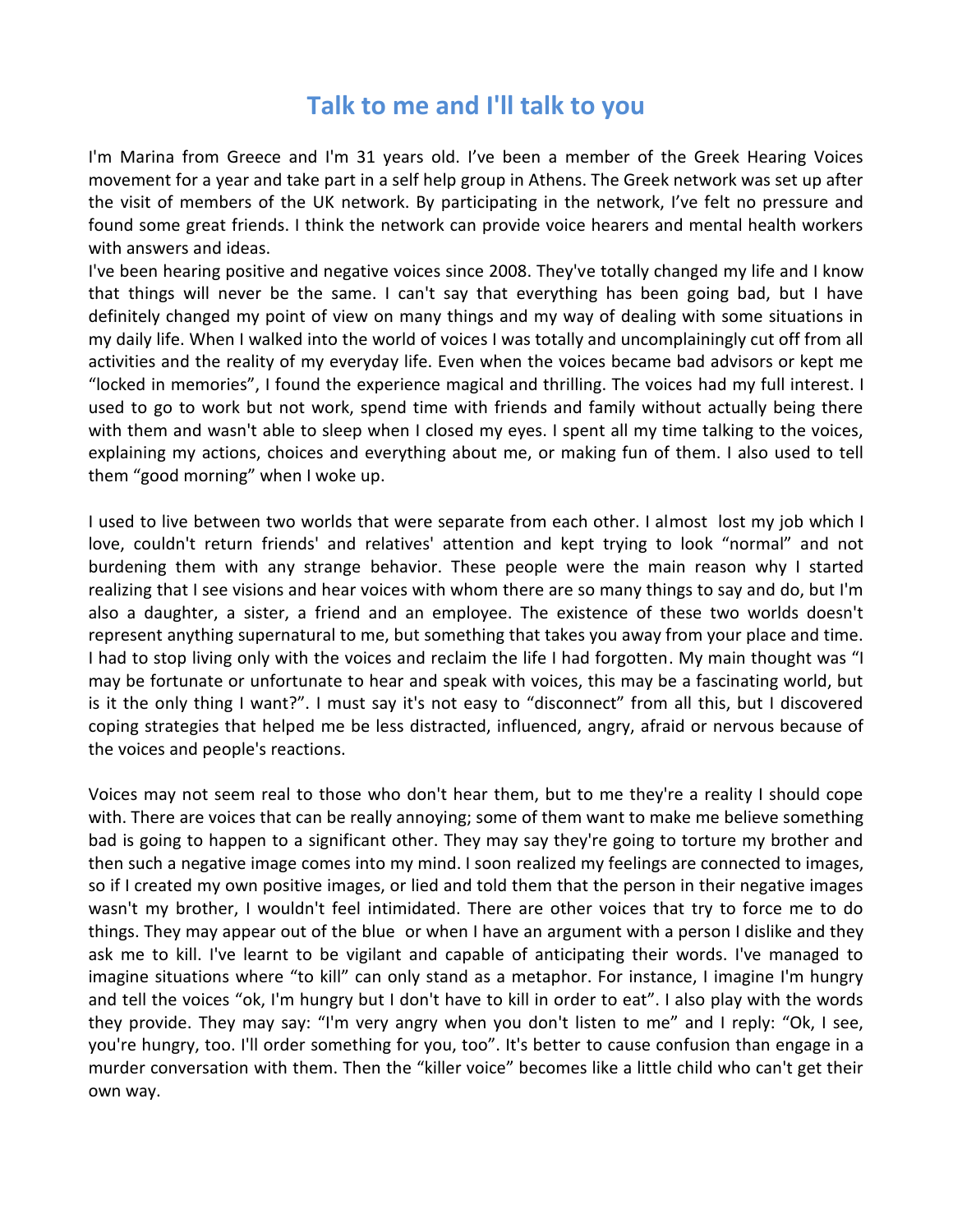I also like something like role playing. For instance, I tell the angry voices I'm a psychiatrist and I it's clear they behave this way due to unresolved adolescence issues. I sometimes tell them I'm a rabbit: "Do you know you are just talking to a rabbit? Can you leave me alone and not eat my carrots?". Ok, I know I've used some lies to deal with the voices, but as a great saying goes, "the end justifies the means". When the "killer" voice was persistent, I lied more and said things like: "Ok I did it… you were right… you know that I m going to prison now because I was caught ". This strategy can be a little dangerous because there are other voices that are ready to blame you or some bad picture will pop up in your mind again… but you know why you said this and you are not a killer, you know that you are not going to kill anybody. The voices that blame you for the murder can become your allies and a source of knowledge if you explain another voice tried to force you to kill and lying by admitting you did it was your way to get rid of the bad voice.

What I suggest is to use imagination! Voices do that... They use fantasy so as to connect with me. I feel they live there and if you want to beat them you have to deal with them in their own space or world. I used fantasy… Over time, I've managed to do it with measure and wisdom. Voices are found in our fantasy...Fantasy is not something fake, but rather a special and private space for every one, even for those who don't hear voices... It is difficult to hear voices because what they do is to intrude in our thoughts and fantasy… I mean they are not someone talking on TV or radio, letting you change channel… or turn it off! I found or created places in my fantasy and mind which the voices could not penetrate, break or destroy... It is said that attack is the greatest form of defense… My attack plan was to create places within the general world of fantasy, I created some good and some bad places. I sometimes used to invite the positive voices just to play cards, backgammon or dance… in fantasy everyone can be everything he wants... I can be brunette, blond, red hair, I may know karate, navigate an airplane, or to be a magician or a kid...

I've also used fear to repel the voices and sometimes managed to frighten voices by sharing the following picture with them: I imagined the figure of the voice I heard standing on the edge of a cliff ready to fall. Now I can send them fear without having to create such images in my mind. Having said that, there are voices that can cause so great fear that makes the heart beat fast. I used to tell them: "I'm not afraid of you, my heart's beating fast because I'm exercising".

In this battle of imagination you have to be fast, creative, funny…It's something that has not finished yet… I sometimes lose, other times I win… I used to keep track of the score in the past… how many times the voices managed to frighten me… and how many times I frightened them.

Maybe it sounds totally crazy, but I created all the aforementioned scenarios being in full senses and aiming at one target: To fool, to slip and to control my mood and my imagination against the voices. Our space of fantasy has to be crystal clear... so that we can create nice pictures, scenarios and use it for our own good.

It's important to prevent the voices from controlling and intervening in one's thoughts. I've seen that my memories and past experiences became the source of their power over me. I'll never be able to tell how they made me reveal every little secret to them, about bad things that had happened to me or I had done my little frauds or sins. At first I avoided the voices by not admitting anything, but after a while all my memories came to the surface and it was exhausting to feel I had to give a report. So, my next step was to create a map of all my memories and tried to find the good ones and speak only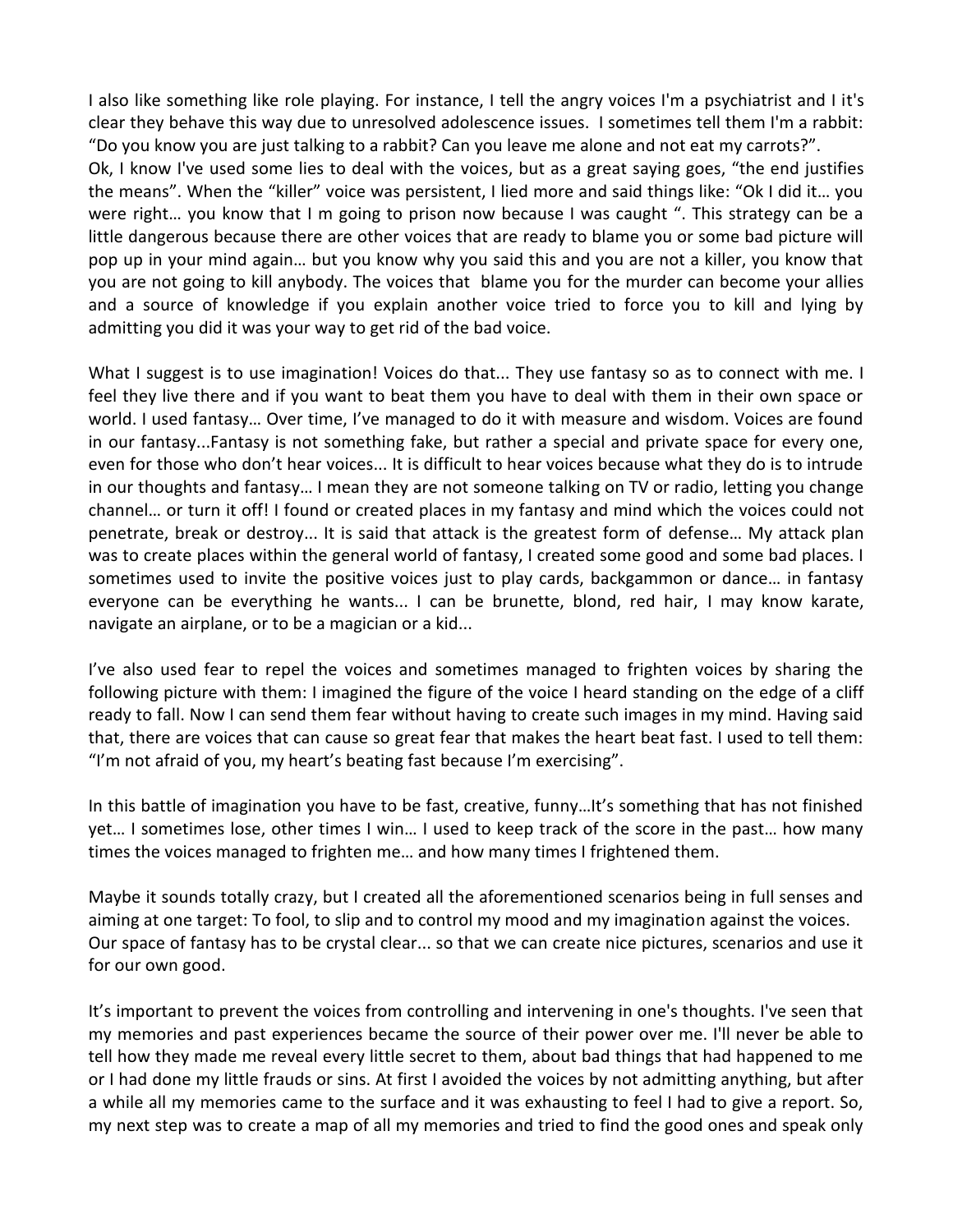about them. However, as bad moments were a part of my life, too, I unwillingly remembered whatever had left its mark on me. I sometimes woke up with a bad memory and the voices' comments about it. For quite a long time the voices seemed to hold the keys to my return to the past and I felt powerless against them. A good idea was to get some help from the positive voices I also heard. They distracted the bad voices by pretending they were the persons my memories were about and offered me time to work on my past experiences and whatever bad had happened. Truthfulness and admission were the first steps to busting loose from being locked in memories. When it was time to move on and stop dwelling on a bad memory, the positive voices sent me a sign.

It was also helpful to say a few words like short poems which became my prayers, offering energy and power. The results were brilliant. I now have my own words against bad voices and bad memories. My internal voice is much more powerful and higher than the other voices. I'm not religious and don't often go to church, but I acknowledge the power of prayer to the God we all find within ourselves and maybe this inner human God doesn't want us to suffer or feel either psychological or bodily pain which is tormentingly caused by the bad memories.

I'd like to say a few words about our internal voice. We all have one! It's the voice we use to solve a crossword or a sudoku, when we read a book or when we bring a past conversation to mind. A nice exercise in order to find and empower our internal voice is to work with our breathing. We breath in and out. If you try to hold your breath and instead of sending it out, direct it to a part of your body, you may feel a shivering there. The next step is to send the air somewhere in the room you find yourself and then you can send it to one of your fantasy places. You can then send it together with some words, such as "are you talking to me?" or "catch me if you can". You may think this is not heard, but there's something out there and it's your internal voice. I'd also like to return to the sudoku example; can you locate the internal voice or thought that provided you with the solution? Most probably it comes from within yourselves. If you concentrate on this feeling while you're breathing out and release some words, you'll send your internal voice wherever you wish, you can guide it with your thought and your imaginary breathing out. After that, you can place yourself in a scene and imagine you raise your hand and say "Stop" to another voice that's approaching. This can create some distance between you and the voice. Imagine you have created a safe space around you, which is like a strong and impermeable wall to the voices.

Whenever a voice wants to make me feel fear or pain, I use my imagination to move myself to another place where the voices cannot reach me. I also use my imagination when negative voices take over and make me feel they've stolen my internal voice. Having given myself and the voices time by observing them, I can now prepare a proper welcome to them when they visit me and thereby gain their friendship or respect. As for the bad voices, when I know they're coming, I disempower them and make them look fool by imagining they wear funny clothes or carry funny items on their hands.

I have talked about some of my coping strategies, which I hope can make sense and be helpful to other people. By discussing with other voice hearers I have found out that we have many different ways of dealing with this experience. Everyday activities such as drawing, clay craftwork, exercise and sports, writing, dancing, or listening to music can also be very helpful. Good relationships also matter: the company of people who don't put any pressure on you and an established good relationship with your counselor, which involves mutual trust and real communication, are such examples.